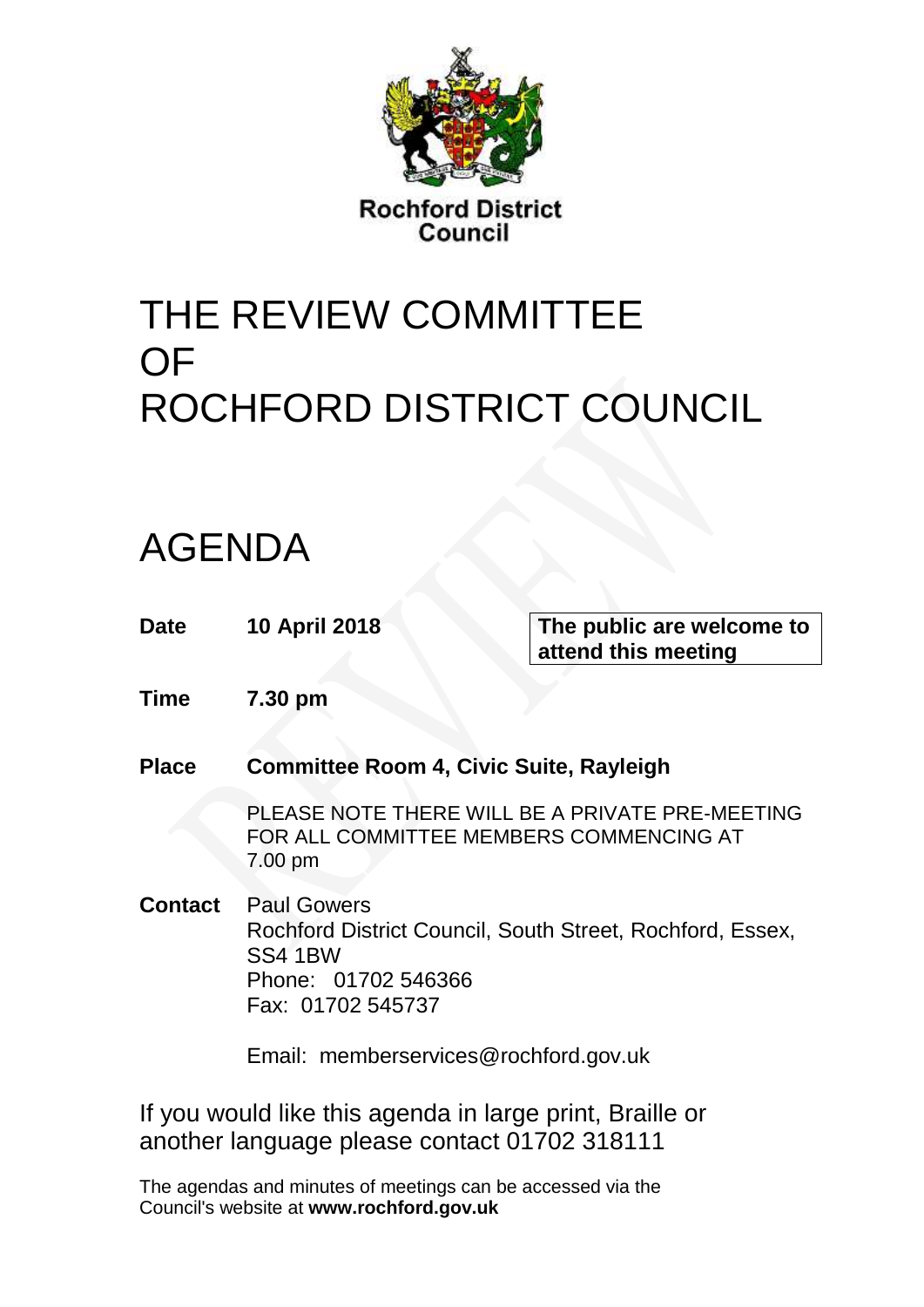#### **Members of the Review Committee**

Chairman: Cllr J C Burton Vice-Chairman: Cllr R Milne Cllr N L Cooper, Cllr R R Dray, Cllr Mrs J R Gooding, Cllr B T Hazlewood, Cllr N J Hookway, Cllr M Hoy, Cllr Mrs J R Lumley, Cllr Mrs C M Mason, Cllr J R F Mason, Cllr J E Newport, Cllr Mrs L Shaw, Cllr C M Stanley, Cllr A L Williams

#### **Terms of Reference**

The performance of all Overview and Scrutiny functions on behalf of the Council.

#### **The Council's residents are at the heart of everything we do.**

#### **The Council's priorities are:-**

- To become financially self-sufficient
- Early intervention
- To maximise our assets
- To enable communities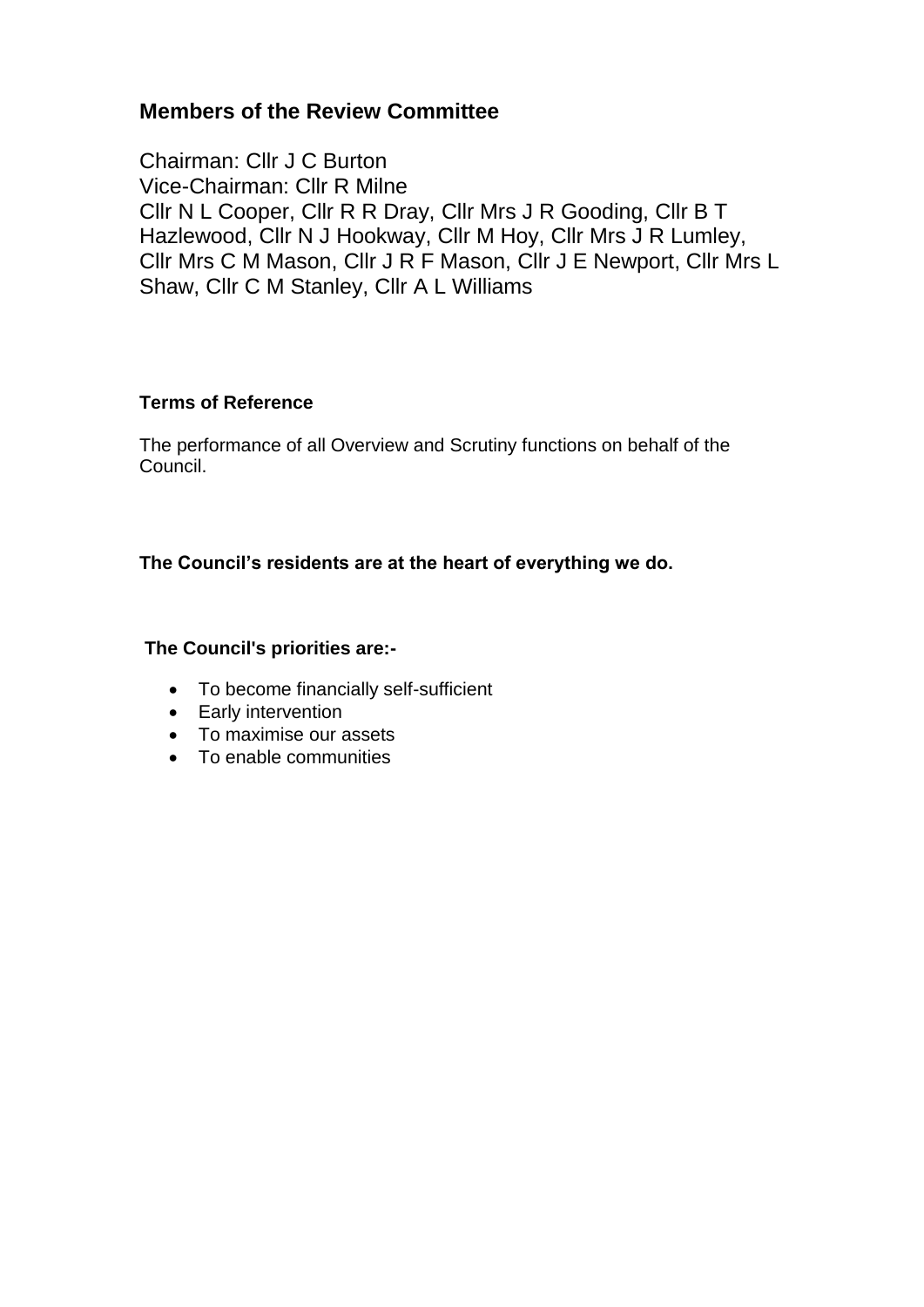### **A G E N D A**

Emergency evacuation announcement Page No

- **1** 1**Apologies for Absence**
- **2 Substitute Members**
- **3 2Non-Members attending**
- **4 3Minutes of the Meeting held on 13 March 2018**
- **5 4To Receive Declarations of Interest (including whipping declarations)**

#### **6 5Review of the ICT Contract**

 $6.1 - 6.11$ 

This interim report by the Review Committee's ICT project team seeks to inform Members of the team's progress.

#### **7 7Key Decisions Document**

To consider the Key Decisions Document and discuss whether there are any items requiring further investigation or monitoring by the Committee.

#### **8 8Work Plan**

 $8.1 - 8.3$ 

To consider and approve the Committee's Work Plan.